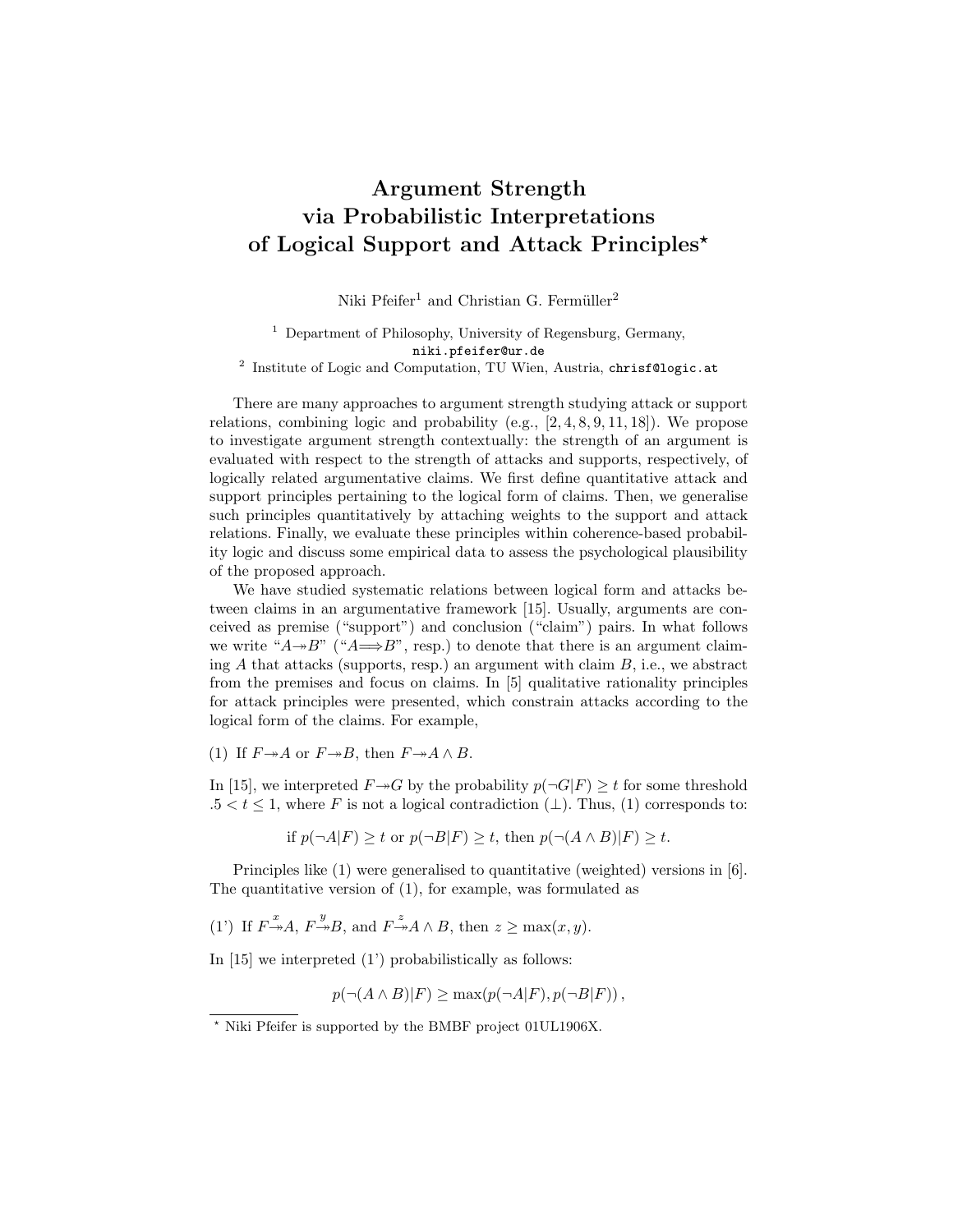which is coherent, and hence justifies  $(1')$ . In this manner, we used coherencebased probability logic evaluate the plausibility of a selection of such principles for conjunction, disjunction, implication, and negation.

In our contribution, we introduce corresponding support principles, like

- (2) If  $F \Longrightarrow A$  and  $F \Longrightarrow B$ , then  $F \Longrightarrow A \land B$ .
- (2) If  $F \stackrel{x}{\Longrightarrow} A$ ,  $F \stackrel{y}{\Longrightarrow} B$ , and  $F \stackrel{z}{\Longrightarrow} A \wedge B$ , then  $z \le \min(x, y)$ .

Under the probabilistic interpretation, (2) corresponds to:

$$
p(A|F) \ge t
$$
 and  $p(B|F) \ge t$  implies  $p(A \wedge B|F) \ge 2t - 1$ ,

for some threshold  $.5 < t \leq 1$ . (2') corresponds to:

$$
p(A \wedge B|F) \le \min(p(A|F), p(B|F)).
$$

Moreover, we obtain

$$
(A \wedge B|F) \ge \max(0, p(A|F) + p(B|F) - 1).
$$

Thus, coherence-based probability logic justifies both (2) and (2'). As for the attack principles, we will now systematically study support principles involving the usual logical connectives. Moreover, we will investigate principles which combine support and attack relations, like

(3) If 
$$
F \Longrightarrow A
$$
 and  $F \rightarrow B$ , then  $F \rightarrow (A \supset B)$ .  
\n(3') If  $F \Longrightarrow A$ ,  $F \rightarrow B$ , and  $F \rightarrow (A \supset B)$ , then  $z \le \min(x, y)$ .

 $p(A|F) \ge t$  and  $p(\neg B|F) \ge t$  implies  $p(\neg(A \supset B)|F) \ge 2t - 1$ . Hence (3) is justified only if  $t = 1$ . (3') corresponds to:

$$
p(\neg(A \supset B)|F) \le \min(p(A|F), p(\neg B|F)),
$$

which holds in general, and thus (3') is justified.

To contextualize our approach, note that Dung-style argumentation theory can be seen as referring to two quite different levels. On an abstract level, following [7], arguments are represented simply as nodes in a directed graph and edges between nodes represent attacks between arguments. On a concrete (instantiated) level, arguments are structured compounds of specific logically complex statements and, possibly, rules of different kinds (see, e.g., [1, 3, 10]). The logical attack principles, introduced in [5], that we study here neither operate on the level of abstract argumentation frameworks nor on the level of concrete fully instantiated, complex arguments. Our attack and support principles rather focus on the logical form of claims, i.e. on the outermost logical connective of the formula representing the claim of an argument. As mentioned above, we consider principles of the following kind: If an argument X attacks an argument that features a claim  $A$ , then  $X$  also attacks arguments with claim  $A \wedge B$ . Formally, we follow [5], and thus consider semi-abstract argumentation frameworks, which are just ordinary argumentation frameworks,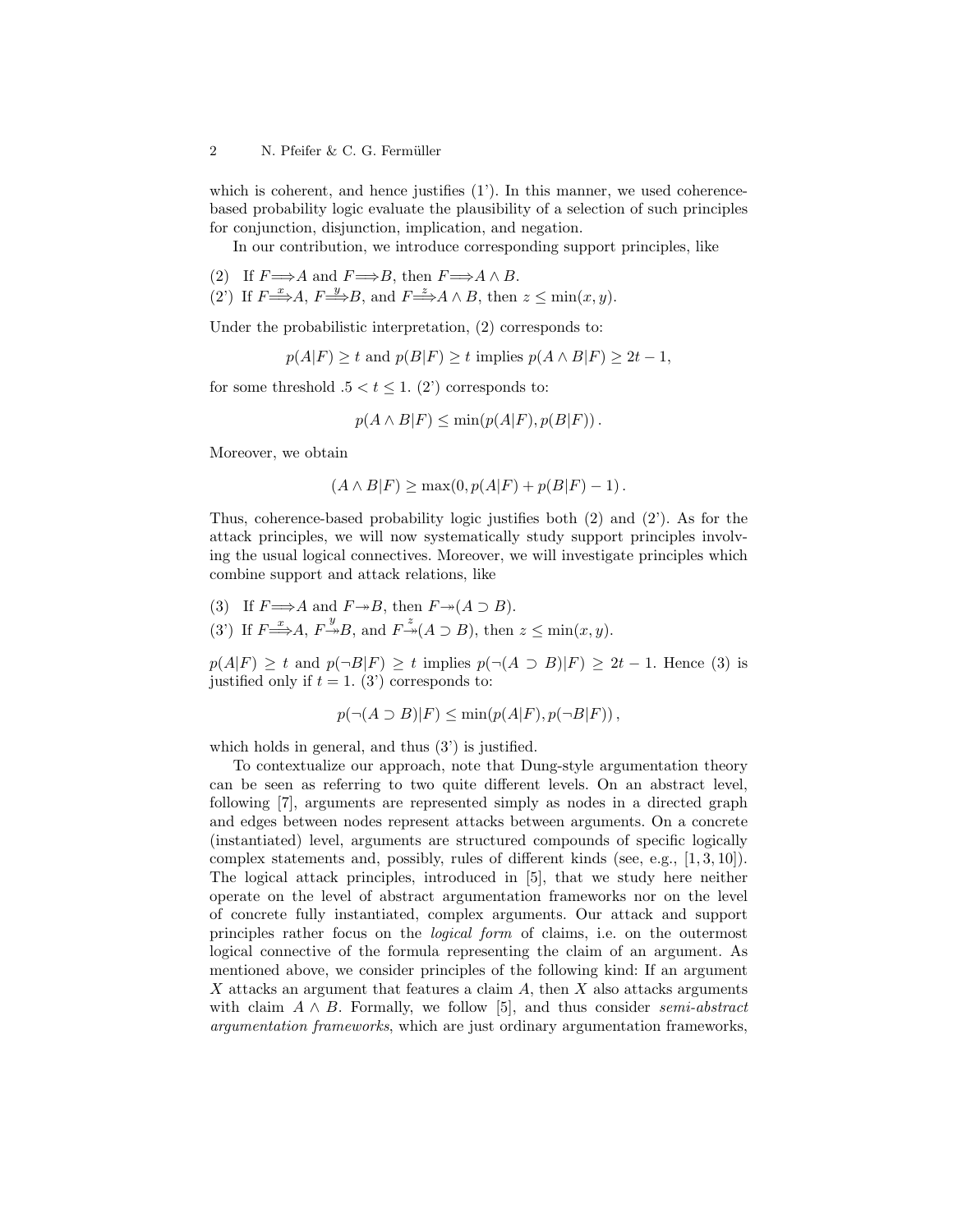where each node is annotated with a propositional formula featuring the claim of the represented argument. The expression "semi-abstract" is meant to signal that we are not interested in the possibly quite complex internal structure of concrete arguments; rather, we add information about the logical form of claims to the abstract argumentation frameworks.

Finally, we discuss experimental-psychological data to assess the descriptive validity of our approach. Previous data on direct tests of coherence-based probability logic suggests a high descriptive validity: most people infer coherent intervals in diverse task settings (e.g., [12–14, 16, 17]). However data on quantitative logical attack principles, where the tasks consisted in inferring strengths of attacks, suggest modest agreement between the predictions and the data [15]. Since support, in contrast to attack, is formulated positively, we hypothesise to obtain a higher agreement between predictions of our quantitative support principles and the data, compared to the corresponding attack tasks. We are currently developing an experiment on support principles as well as principles which combine support and attack relations and plan to report first experimental results in our talk.

## References

- 1. Arieli, O., Straßer, C.: Sequent-based logical argumentation. Argument & Computation  $6(1)$ , 73-99 (2015)
- 2. Baroni, P., Gabbay, D.M., Giacomin, M., van der Torre, L.: Handbook of formal argumentation. College Publications (2018)
- 3. Besnard, P., Hunter, A.: Elements of argumentation. MIT Press Cambridge (2008)
- 4. Cohen, A., Gottifredi, S., García, A.J., Simari, G.R.: A survey of different approaches to support in argumentation systems. The Knowledge Engineering Review 29(5), 513 (2014)
- 5. Corsi, E.A., Fermüller, C.G.: Logical argumentation principles, sequents, and nondeterministic matrices. In: Baltag, A., Seligman, J., Yamada, T. (eds.) LORI 2017. LNCS, vol. 10455, pp. 422–437. Springer, Berlin (2017)
- 6. Corsi, E.A., Fermüller, C.G.: Connecting fuzzy logic and argumentation frames via logical attack principles. Soft Computing 23, 2255–2270 (2019)
- 7. Dung, P.M.: On the acceptability of arguments and its fundamental role in nonmonotonic reasoning, logic programming and n-person games. Artif. Intelligence 77(9), 321–357 (1995)
- 8. Haenni, R.: Probabilistic argumentation. Journal of Applied Logic pp. 155–176 (2009)
- 9. Hunter, A.: A probabilistic approach to modelling uncertain logical arguments. International Journal of Approximate Reasoning 54(1), 47–81 (2013)
- 10. Modgil, S., Prakken, H.: The ASPIC+ framework for structured argumentation: a tutorial. Argument & Computation  $5(1)$ , 31–62 (2014)
- 11. Parsons, S.: Normative argumentation and qualitative probability. In: Gabbay, D.M., Kruse, R., Nonnengart, A., Ohlbach, H.J. (eds.) Qualitative and Quantitative Practical Reasoning. pp. 466–480. Springer, Berlin (1997)
- 12. Pfeifer, N.: Experiments on Aristotle's Thesis: Towards an experimental philosophy of conditionals. The Monist 95(2), 223–240 (2012)